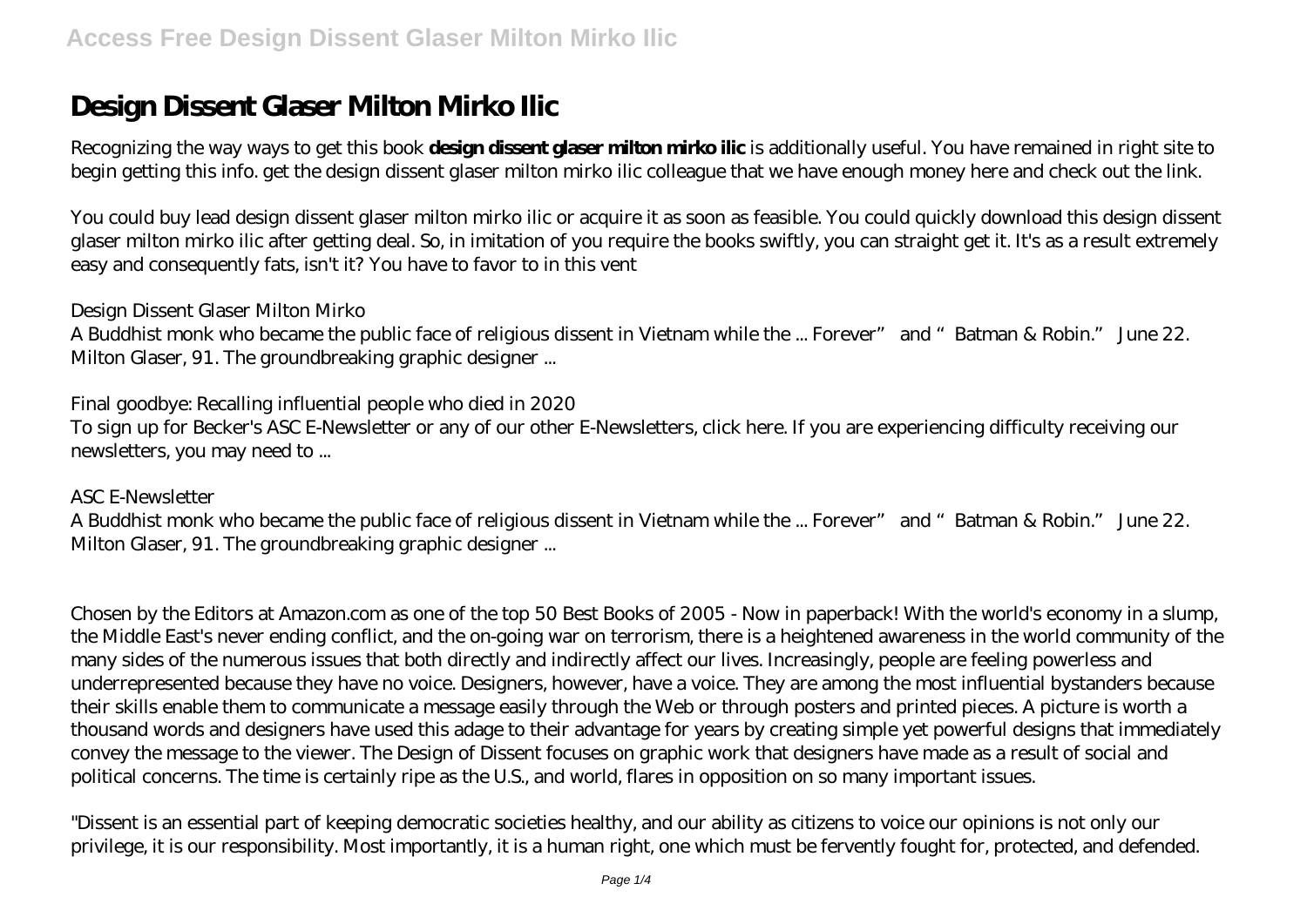## **Access Free Design Dissent Glaser Milton Mirko Ilic**

Many of the issues and conflicts visited in the first edition of this book remain vividly present today. They are reminders of how democracy and social change are often incremental, requiring patience, diligence, hope, and the continuing brave voices of designers whose skillful imagery emboldens in the face of struggle. The 160-plus new works in this edition document the Arab Spring, the Obama presidency, Occupy Wall Street, Black Lives Matter, the election of Donald Trump, Vladimir Putin's continuing influence, the Women's March, the ongoing refugee crises, the environment, and much more. This powerful collection, totaling well over 550 images, stands not only as a testament to the power of imagery, but also as an urgent call to action. This edition includes the original Foreword by Tony Kushner as well as Steven Heller's interview of Milton Glaser entitled, "Dissenting Conditions.""--provided by Amazon.com.

This revolutionary guide is not only the first to look at how typography in design creates a call to action, but it also explores type and image as language. Stop, Think, Go, Do is packed with arresting imagery from around the world that influences human behavior. Page after page, you'll find innovative messages that advocate, advise caution, educate, entertain, express, inform, play, and transform.

Mirko Ilic has a reputation as a rebel, but his iconoclasm is matched with tremendous gifts as an illustrator, a designer, and an educator. Ilic is a visionary and a leading voice of visual culture across disciplines and continents. This visual biography of one of the most prolific and distinguished designers of the last half century traces Ilic's formative years as a precocious youth in Yugoslavia during the Communist-bloc era; his early illustrations for comic books and magazines; and his eventual move to the United States, where he quickly achieved notoriety as the art director of Time magazine's international edition and The New York Times' op-ed pages. As a designer, Ilic has constantly pushed his craft to new limits, experimenting and reinventing himself at every turn. Throughout his illustrious career, Ilic has collaborated with design luminaries like Steven Heller and Milton Glaser. He has designed album covers for Rage Against the Machine, created film titles for You've Got Mail, and written or designed a number of books, including Genius Moves, The Design of Dissent, The Anatomy of Design, and Stop Think Go Do. He has taught advanced design classes at Cooper Union with Milton Glaser and now teaches illustration at the School of Visual Arts. His studio, Mirko Ilic Corp., has received awards from the Society of Publication Designers, the Art Directors Club, I.D., Print, and HOW.

DIVAnatomy of Design dissects fifty examples of graphic design piece by piece, revealing an array of influences and inspirations. These pieces represent contemporary artifacts that are well conceived, finely crafted, and filled with hidden treasures. Some are overtly complex. Others are so simple that it is hard to believe there $\hat{a} \in \mathbb{T}^M$ s a storehouse of inspiration hidden underneath. The selections include all kinds of design work including posters, packages, and more. Each exhibit is selected for its ubiquity, thematic import, and aesthetic significance, and every page shows howgreat work is derived from various inspirational and physical sources, some well-known, some unknown./div

Milton Glaser has designed more than 500 posters. Some, like his 1967 Bob Dylan poster for Columbia Records, are icons; others, like the series celebrating "I [heart] New York," evoke his best-known works. Milton Glaser Posters includes more than 400 of them, with Glaser's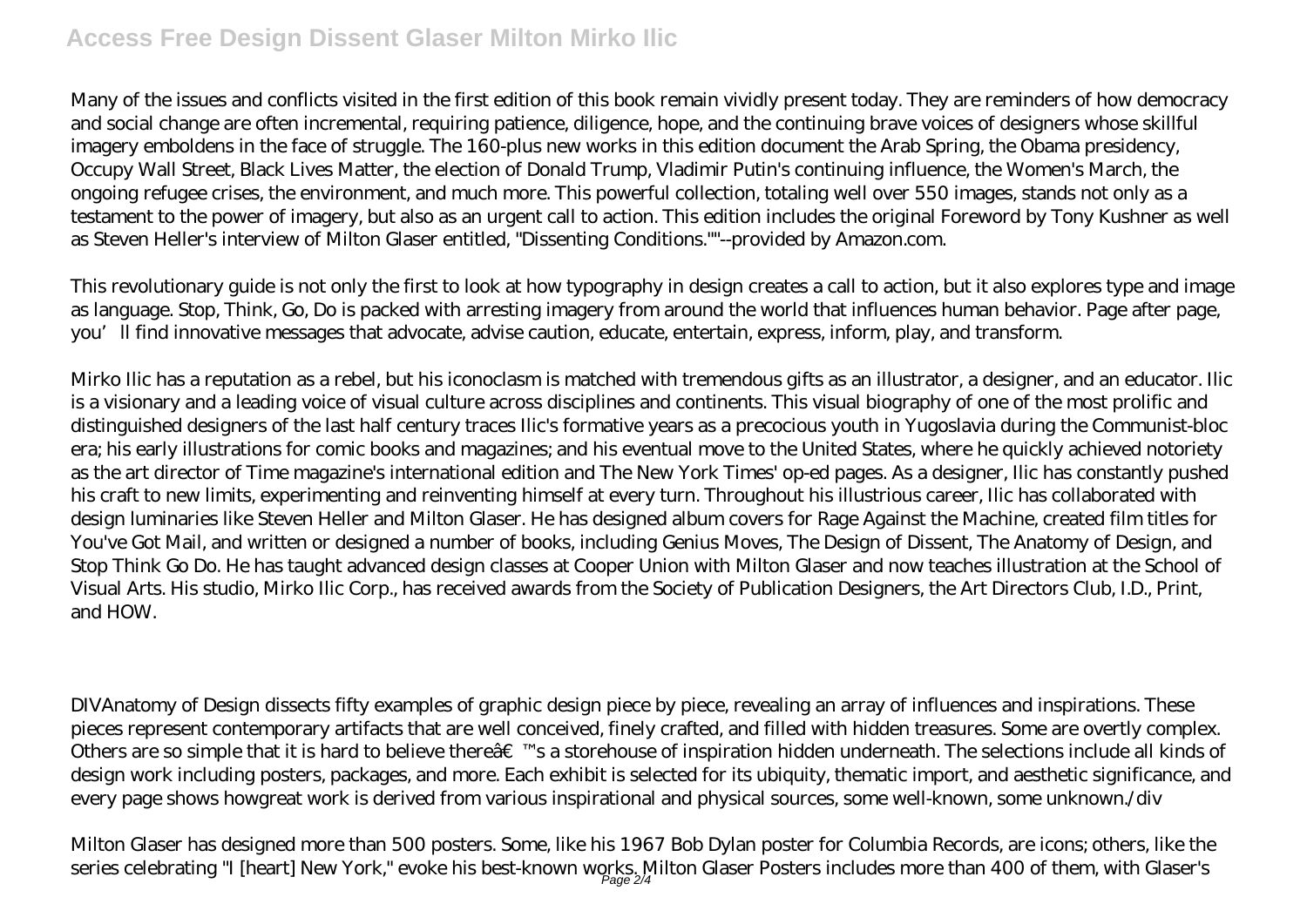### **Access Free Design Dissent Glaser Milton Mirko Ilic**

own commentary describing his intentions and inspiration. It is a delight for the art lover, an education in visual storytelling, and a journey through the cultural life of half a century, all rolled into one compact, intense book.

GRAPHIC DESIGN BASICS combines design principles, history, and current technology to present students a comprehensive introduction to the field of graphic design. Keeping pace with rapid changes in the field of design, while maintaining a consistently high academic quality, the text emphasizes design structure, visual perception and digital design, with a wide range of visuals from throughout design history, as well as the latest contemporary illustrations. Each chapter provides assignments with student sample solutions and critique sections to help students apply the concepts and assess their work. This market leader's interwoven combination of concept, history, and practice rarely found in other graphic design texts has been enriched by integrating material specific to digital design. The accompanying Premium Website offers students bonus images, interviews with artists featured in the text, additional projects, studio techniques and research links. Important Notice: Media content referenced within the product description or the product text may not be available in the ebook version.

For many, doing good work that also does good in the world is part of the ethos of design practice. Just Design celebrates and explores this increasingly critical aspect of design by showcasing a diverse collection of inspiring projects, people and causes. Look inside to explore more than 140 exceptional design solutions from many of the world's leading designers and discover new work from emerging voices. Dig deeper by reading the story behind every included project—including 10 expanded case studies. Gain new perspective with thoughtful essays by Alissa Walker, Kate Andrews, Aaris Sherin, Alice Bybee, Cinthia Wen and Brian Collins. Energize your creative spirit with inspirational profiles and interviews with designers such as Emily Pilloton, Michael Osborne and Randy J. Hunt, and unique perspectives from Kalle Lasn, Brian Dougherty and Ric Grefe. What People Are Saying About Just Design "Just Design is the first book to offer a thoughtful, comprehensive and inspiring look at what happens when designers use their knowledge, resources and ability to create work that is concerned with positive change over cashing a check. The sample projects, interviews and contributing stories provide a contagious energy, motivation, and optimism that is hard to find in any other design book." —Armin Vit Co-founder, UnderConsideration "Christopher Simmons' brilliant new book showcases the worldwide, world-class work designers are doing to convey what is good and important for everyone, everywhere. Just Design is proof positive that design—and designers—can change the world, one design at a time." —Debbie Millman President, Sterling Brands Past President, AIGA "Through deft curation and succinct, exacting project descriptions, Christopher Simmons and his guests provide a compelling set of work that confirms the critical and unique power of social design and its practitioners." —Allan Chochinov Partner, Core77 Chair, SVA MFA Products of Design "Just Design is the kind of book that makes you proud to be a designer. And inspires you to be a better one." —Valerie Casey Founder, Designers Accord "Just Design should be required reading for any designer or communications professional seeking to make a difference." —Joel Makower Chairman, GreenBiz Group, Author, Strategies for the Green Economy Inside: Adams Morioka • Adbusters • Albert Einstein • Altitude • Aufuldish & Warinner • Bob Dylan • Charles Darwin • Design Army • Firebelly Design • Frank Chimero • James Victore • Karlsonwilker • Lance Armstrong • Mende Design • MINE™ • Modern Dog • Office • Pentagram • Plato • Stefan • Sagmeister • Turnstyle • Vanderbyl Design • Volume Inc. • Winston Churchill • And more...